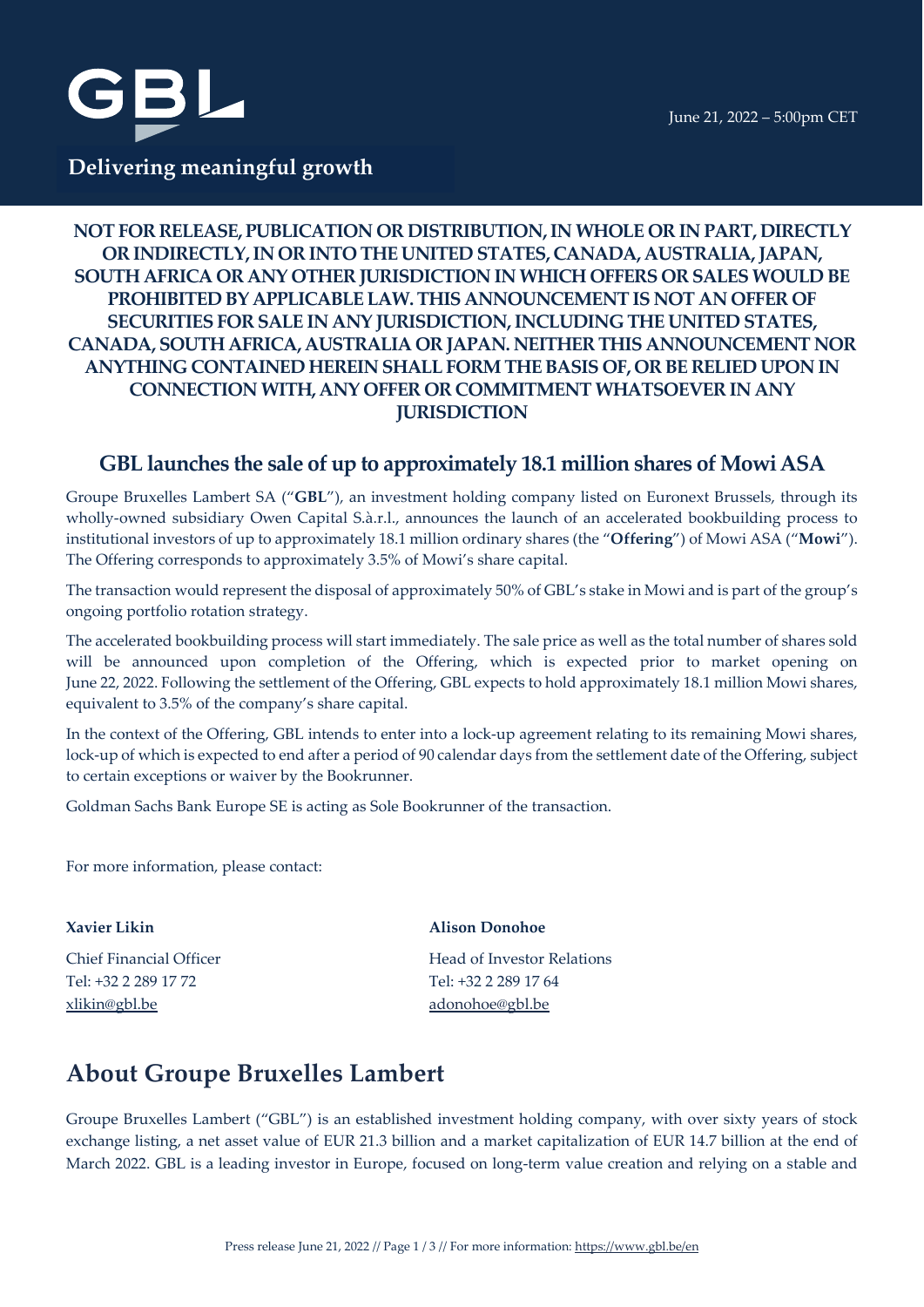

supportive family shareholder base. GBL is both a responsible company and investor and perceives ESG factors as being inextricably linked to value creation.

GBL strives to maintain a diversified high-quality portfolio of listed and private assets as well as alternative investments (through Sienna Investment Managers, the group's alternative investment platform), composed of global companies that are leaders in their sector, to which it can contribute to value creation by being an active professional investor.

GBL is focused on *delivering meaningful growth* by providing attractive returns to its shareholders through a combination of growth in its net asset value, a sustainable dividend and share buybacks.

GBL is listed on Euronext Brussels (Ticker: GBLB BB; ISIN code: BE0003797140) and is included in the BEL20 index.

#### **CAUTIONARY STATEMENT REGARDING FORWARD-LOOKING INFORMATION**

This release may contain certain forward-looking statements relating to the group's future business, development and economic performance. Such statements may be subject to a number of risks, uncertainties and other important factors, such as but not limited to force majeure, competitive pressures, legislative and regulatory developments, global, macroeconomic and political trends, the group's ability to attract and retain the employees that are necessary to generate revenues and to manage its businesses, fluctuations in currency exchange rates and general financial market conditions, changes in accounting standards or policies, delay or inability in obtaining approvals from authorities, technical developments, litigation or adverse publicity and news coverage, each of which could cause actual development and results to differ materially from the statements made in this release. GBL assumes no obligation to update or alter forward-looking statements whether as a result of new information, future events or otherwise.

#### **IMPORTANT REGULATORY NOTICE**

This announcement is not for publication, distribution or release, directly or indirectly, in or into the United States of America (including its territories and possessions, any state of the United States of America and the District of Columbia), Canada, South Africa, Australia or Japan or any other jurisdiction where such an announcement would be unlawful. The distribution of this announcement may be restricted by law in certain jurisdictions and persons into whose possession this document or other information referred to herein comes should inform themselves about and observe any such restriction. Any failure to comply with these restrictions may constitute a violation of the securities laws of any such jurisdiction.

The securities referred to herein will be offered only to qualified institutional buyers in reliance on Section  $(4)(a)(1/2)$ of the U.S. Securities Act of 1933, and to non-U.S. persons outside the United States pursuant to Regulation S under the Securities Act, subject to prevailing market and other conditions. There is no assurance that the offering will be completed or, if completed, as to the terms on which it is completed. The securities referred to herein have not been and will not be registered under the U.S. Securities Act of 1933, and may not be offered or sold in the United States without registration thereunder or pursuant to an available exemption therefrom. Neither this document nor the information contained herein constitutes or forms part of an offer to sell, or the solicitation of an offer to buy, securities in the United States. There will be no public offer of any securities in the United States or in any other jurisdiction. This press release does not constitute an offer to sell or the solicitation of an offer to buy any securities, nor shall it constitute an offer, solicitation or sale in any jurisdiction in which such offer, solicitation or sale would be unlawful.

In member states of the European Economic Area, this announcement and any offer if made subsequently is directed exclusively at persons who are "qualified investors" within the meaning of the Prospectus Regulation ("Qualified Investors"), and does not constitute and shall not, in any circumstances, constitute an invitation to the public in connection with any offer or constitute any offer to the public, each within the meaning of the Prospectus Regulation. The offer and sale of the securities referred to herein will be made pursuant to an exemption under the Prospectus Regulation from the requirement to produce a prospectus for offers of securities. For these purposes, the expression "Prospectus Regulation" means Regulation (EU) 2017/1129, as amended.